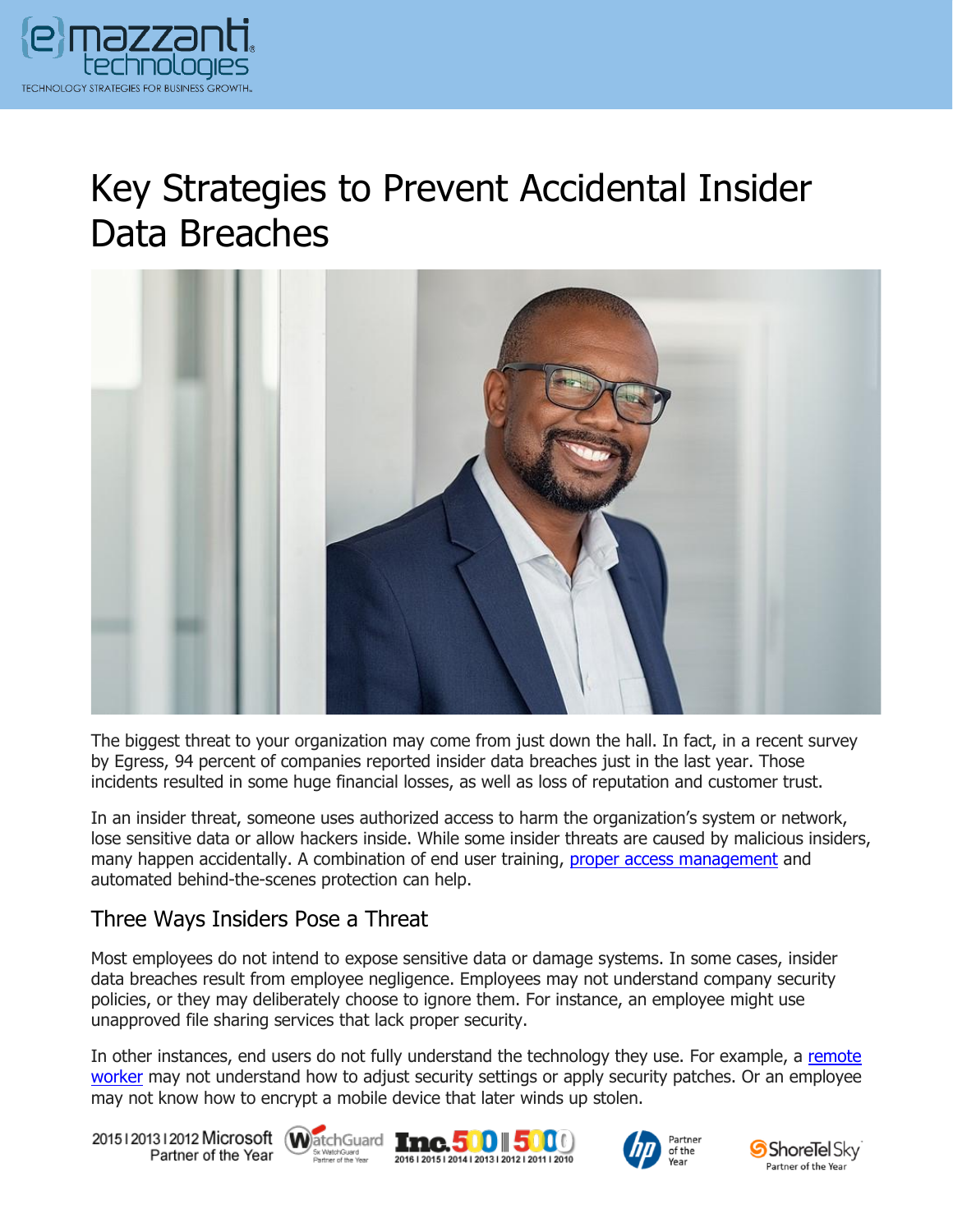

Finally, many insider threats happen by accident. An employee may click on a malicious hyperlink in a phishing email or mistype an email address and unintentionally send sensitive information to the wrong person.

#### Prevent Insider Data Breaches with Engaging, Actionable Training

Employees represent the last line of defense against data breach. They need to understand cyber security best practices, and they must have a solid knowledge of company policies. They must also know how to recognize phishing attempts and how to report suspicious activity.

Consequently, companies that make security awareness a priority see results. For instance, a study by The Aberdeen Group indicated that security awareness training reduced the instance of successful social engineering threats by up to 70 percent.

However, to be effective, training must be done right. Annual training will not prove sufficient. Instead, present training at regular intervals, making it interactive and emphasizing the why. Training that builds a scenario engages the participants, helping them understand the context and importance.

#### Follow Up with Phishing Simulations

Once employees know the signs of a phishing attempt, drive the training home with [phishing](https://www.emazzanti.net/manufacturing-phishing-attacks/)  [simulations.](https://www.emazzanti.net/manufacturing-phishing-attacks/) In a simulation, employees periodically receive staged phishing emails, and the organization tracks open rates and click through rates. They can then use the phishing emails as a teaching tool, following up with additional training as necessary.